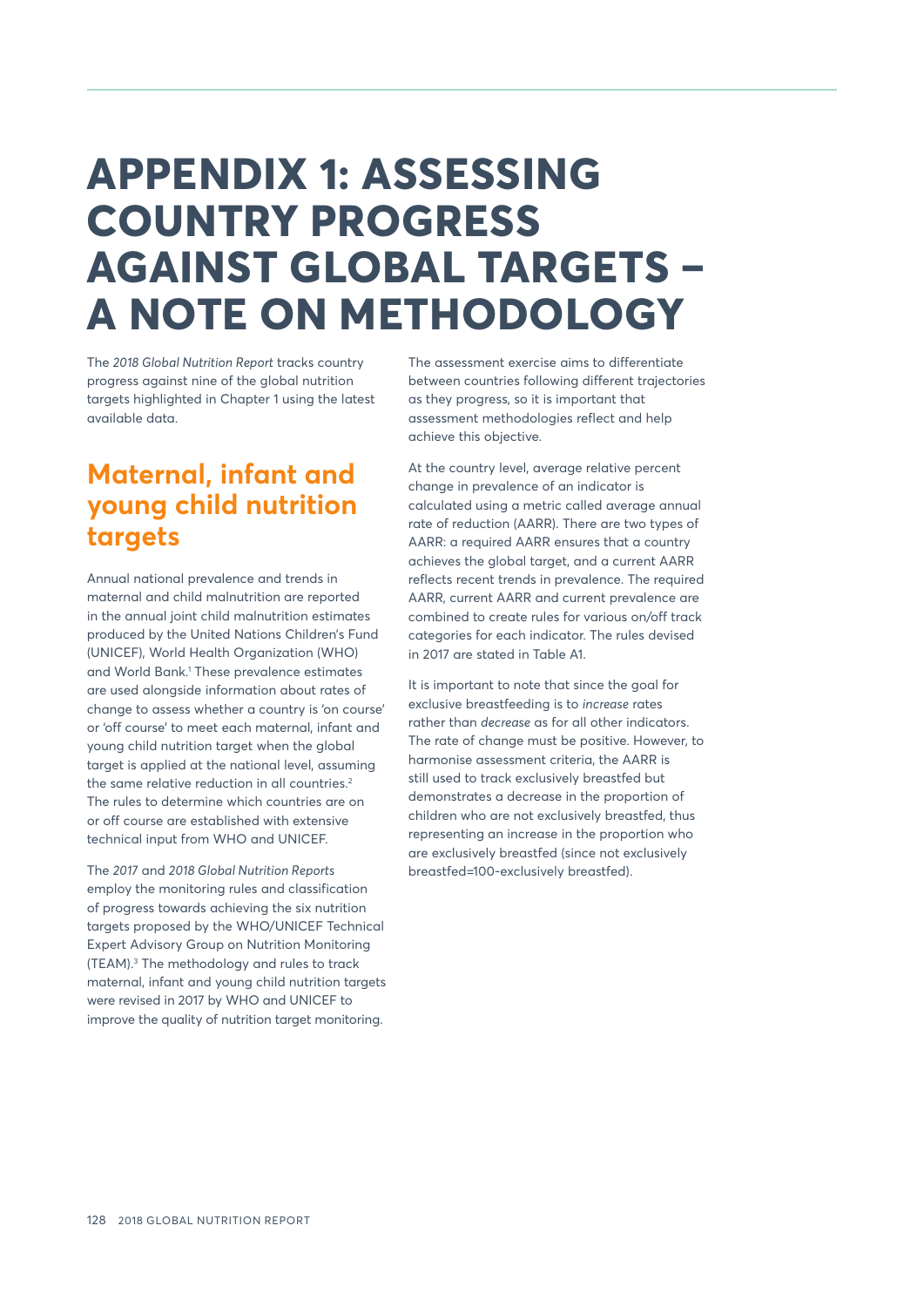#### **TABLE A1**

Methodology to track country progress of nutrition targets

| <b>INDICATOR</b>          | <b>ON TRACK</b>                              | <b>OFF TRACK - SOME</b><br><b>PROGRESS</b> | <b>OFF TRACK – NO</b><br><b>PROGRESS OR</b><br><b>WORSENING</b> |
|---------------------------|----------------------------------------------|--------------------------------------------|-----------------------------------------------------------------|
| Stunting                  | $AARR \ge$ required                          | AARR < required                            | AARR < required                                                 |
|                           | AARR* or level <5%                           | AARR* but $\geq$ 0.5                       | AARR $*$ and $< 0.5$                                            |
| Angemia                   | AARR $\geq$ 5.2** or level <5%               | $AARR < 5.2$ but $>0.5$                    | AARR $< 0.5$                                                    |
| Low birth weight          | AARR $\geq$ 2.74 <sup>+</sup> or level <5%   | AARR < 2.74 but ≥0.5                       | AARR < 0.5                                                      |
| Not exclusively breastfed | AARR $\geq$ 2.74 <sup>++</sup> or level <30% | AARR < 2.74 but $\geq$ 0.8                 | AARR < 0.8                                                      |
| Wasting                   | Level $< 5\%$                                | Level $\geq$ 5% but AARR $\geq$ 2.0        | Level $\geq$ 5% and AARR <2.0                                   |
|                           | <b>ON TRACK</b>                              | <b>OFF TRACK - SOME PROGRESS</b>           |                                                                 |
| Overweight                | AARR $\ge$ -1.5                              | $AARR < -1.5$                              |                                                                 |

**Source:** WHO and UNICEF for the WHO-UNICEF Technical Expert Advisory Group on Nutrition Monitoring. *Methodology for monitoring progress towards the global nutrition targets for 2025: Technical report*. Geneva: WHO, UNICEF: New York, 2017.

**Notes:** \*Required AARR based on the stunting prevalence change corresponding to a 40% reduction in number of stunted children between 2012 and 2025, considering the estimated population growth estimated (based on UN Population Prospects). \*\*Required AARR based on a 50% reduction in prevalence of anaemia in women of reproductive age between 2012 and 2025. +Required AARR based on a 30% reduction in prevalence of low birth weight between 2012 and 2025. ++Required AARR based on a 30% reduction in not exclusively breastfed rate between 2012 and 2025.

#### **Data requirements and key considerations**

- Stunting, wasting, overweight and exclusive breastfeeding: countries require at least two nationally representative survey data points since 2008 to assess recent progress, and one of these must have been since 2012 to reflect post-baseline status.
- If countries do not have any post-baseline status (2012) data, an assessment is reserved until new survey data becomes available.
- To provide reliable trend estimates and aid effective progress monitoring, nationally representative survey data must have been collected every three years.
- For anaemia, modelled time-series estimates are available from 1990 to 2016, 189 countries are currently classified. However, not all countries have post-baseline (2012) survey estimates, reflecting poor availability of survey data. The results of the classification and data availability should be interpreted with caution.
- National estimates for low birth weight are being produced by an inter-agency/ institution group of experts. New estimates are forthcoming.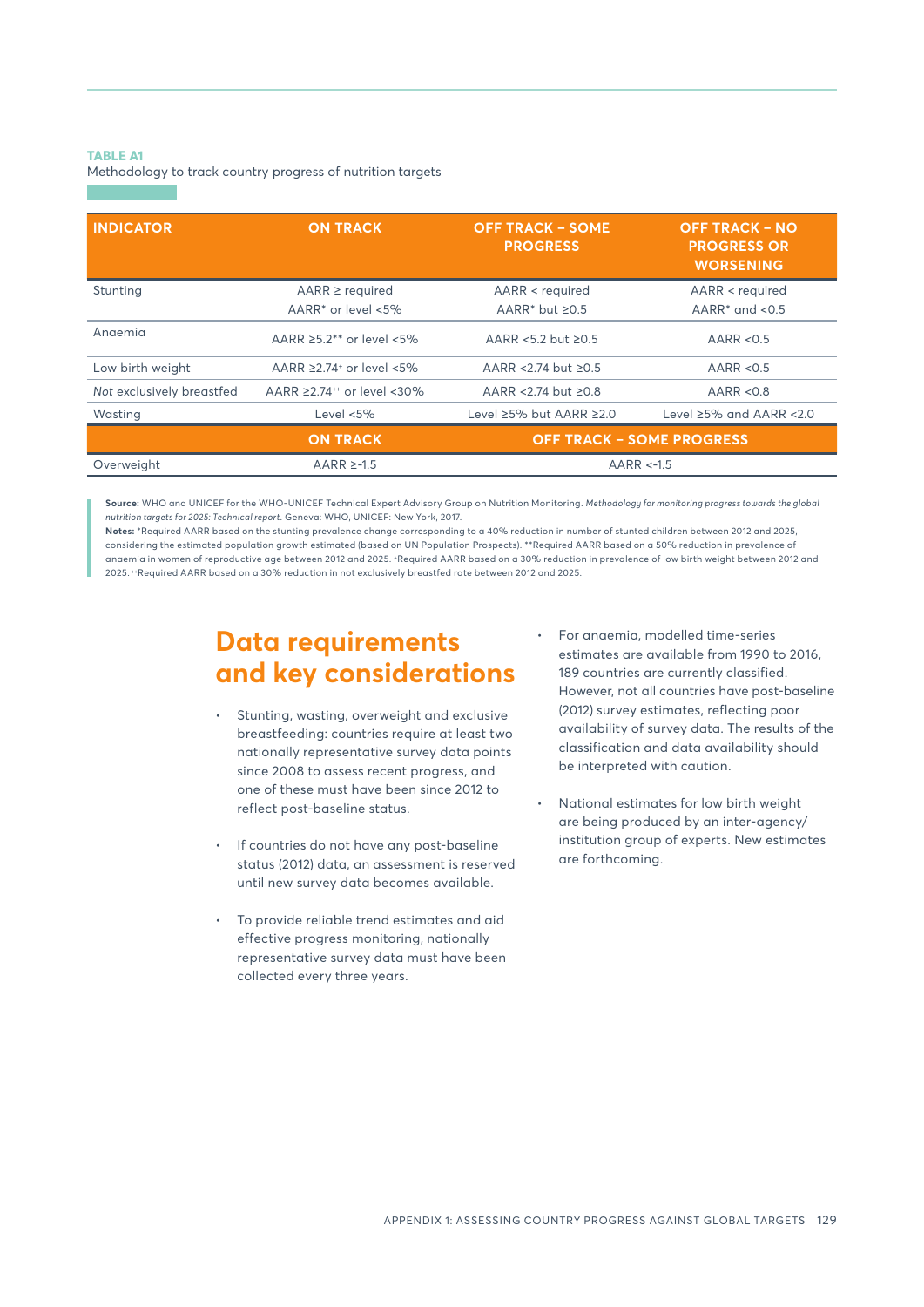#### **Nutrition-related NCD targets**

The WHO Global Monitoring Framework for the Prevention and Control of Non-Communicable Diseases (NCDs) was adopted by the World Health Assembly in 2013 to effectively implement the NCD Global Action Plan and monitor progress in NCD prevention and control at the global level. The framework includes nine voluntary targets tracked by 25 indicators of NCD outcomes and risk factors. The overarching goal is to reduce premature mortality due to NCDs by 25% by 2025.

The *2016 Global Nutrition Report* tracked target 7, 'halt the rise in diabetes and obesity', the NCD target most directly linked to the importance of food and nutrition. The *2017 Global Nutrition Report* went on to track this target using new estimates produced by the NCD Risk Factor Collaboration for WHO, with an altered assessment method to match the new estimation and projection methods.

Two additional targets on reducing salt intake at the population level and containing the prevalence of high blood pressure (hypertension) have been included in the Global Nutrition Report. However, these targets require further prevalence estimates or refined assessment methods before progress in achieving them can be assessed. Limitations and temporary data substitutes are discussed in the following section.

#### **Population salt intake**

Target 4, to achieve a '30% relative reduction in mean population intake of salt (sodium chloride)', is monitored by age-standardised mean population intake of salt in grams per day in people aged 18 and over. There is no available global database on trends and projections in mean salt consumption. However, data published in large epidemiological modelling studies on estimates of salt intake<sup>4</sup> sheds light on how much more or less countries consume in relation to the WHO-recommended intake of 2g/day.5 Global average salt intake has gone from 4g in 2010 to 5.6g/day in 2017. This has now been disaggregated by sex, and men and women consume on average 5.8g and 5.4g per day respectively.

Intake of salt plays a major role in hypertension and related illness such as stroke and cardiovascular disease,<sup>6</sup> although hypertension is also strongly determined by non-dietary factors such as genetics, ageing, smoking, stress and physical inactivity. An intake of greater than 2g/day of salt (5g or one teaspoon of table salt) contributes to raised blood pressure. Reducing salt intake across populations is also a 'best buy' for targeting NCDs – a cost-effective, high-impact intervention that can be feasibly implemented even in resource-constrained settings.<sup>7</sup>

#### **Raised blood pressure**

Target 6 to achieve a '25% relative reduction or contain the prevalence of raised blood pressure' is monitored by age-standardised prevalence of raised blood pressure (systolic and/or diastolic blood pressure ≥140/90 mmHg) in adults aged 18 years and over. Data for prevalence of raised blood pressure in 2015 came from modelled estimates produced by the NCD Risk Factor Collaboration Group.8

#### **Diabetes and obesity in adults**

Target 7 of the NCD Action Plan, halt the rise in diabetes and obesity, lists three prevalence indicators: adult overweight and obesity, adolescent obesity and adult diabetes.

The *2018 Global Nutrition Report* reports on age-standardised prevalence of overweight and obesity (BMI ≥25), obesity (BMI ≥30) and diabetes (fasting glucose ≥7.0 mmol/L or medication for raised blood glucose or with a history of diagnosis of diabetes) in men and women. It tracks country progress on obesity (BMI ≥30) and diabetes using data produced by the NCD Risk Factor Collaboration.9 These modelled estimates are used in the absence of globally comparable survey-based data for all countries on prevalence of NCD risk factors.

Obesity and diabetes monitoring in adults is based on the probability each target will be reached by 2025. If a country has a probability of at least 0.50, they are defined as 'on course' and if the probability is less than 0.50 they are defined as 'off course'.